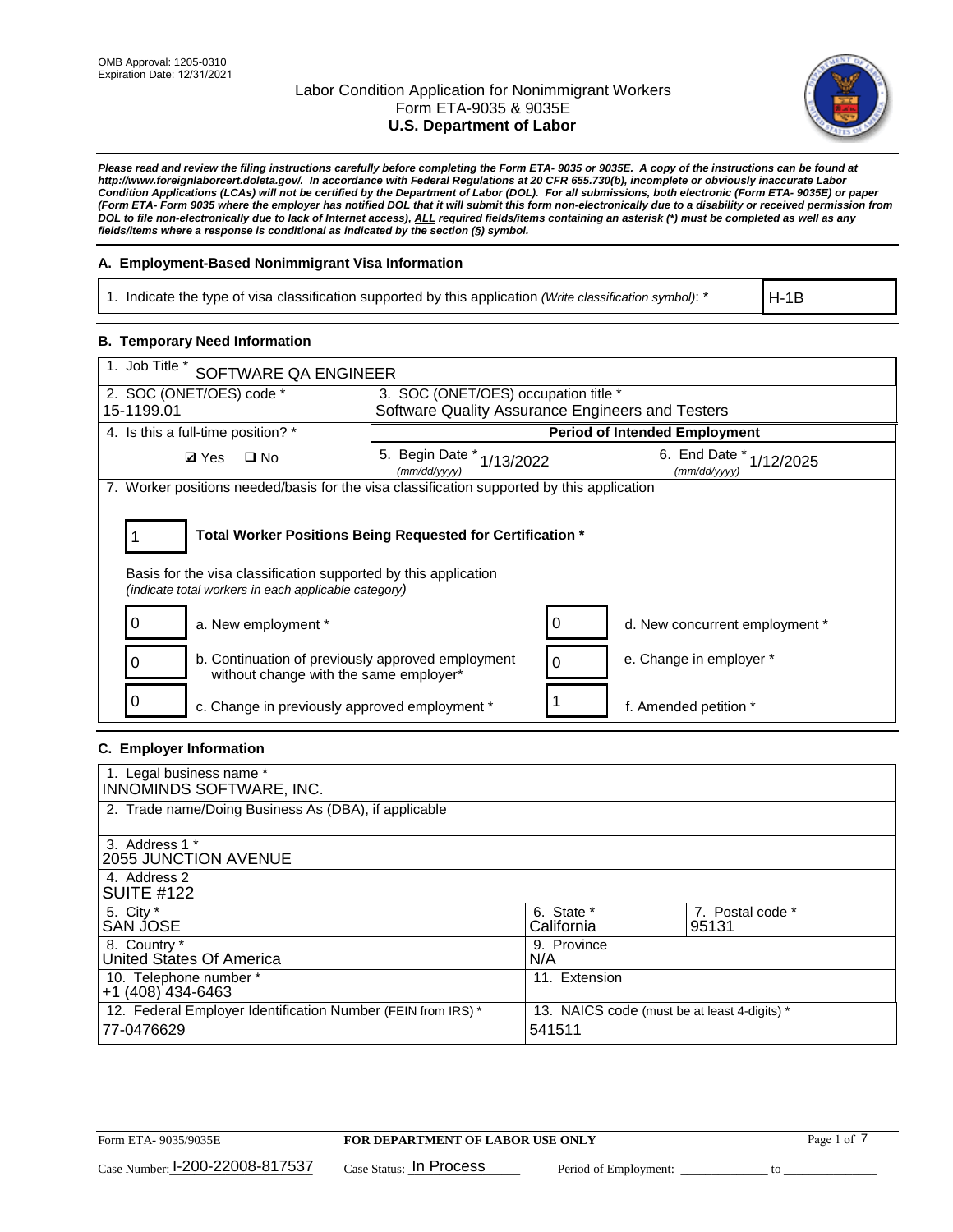

# **D. Employer Point of Contact Information**

**Important Note**: The information contained in this Section must be that of an employee of the employer who is authorized to act on behalf of the employer in labor certification matters. The information in this Section must be different from the agent or attorney information listed in Section E, unless the attorney is an employee of the employer.

| 1. Contact's last (family) name *         | 2. First (given) name * |                          | 3. Middle name(s)         |
|-------------------------------------------|-------------------------|--------------------------|---------------------------|
| <b>NAGARAJA</b>                           | LAKSHMI                 |                          |                           |
| 4. Contact's job title *<br>DIRECTOR-HR   |                         |                          |                           |
| 5. Address 1 *<br>2055 JUNCTION AVENUE    |                         |                          |                           |
| 6. Address 2<br><b>SUITE #122</b>         |                         |                          |                           |
| 7. City *<br>SAN JOSE                     |                         | 8. State *<br>California | 9. Postal code *<br>95131 |
| 10. Country *<br>United States Of America |                         | 11. Province             |                           |
| 12. Telephone number *                    | Extension<br>13.        | 14. E-Mail address       |                           |
| +1 (408) 434-6463                         |                         | LNAGARAJA@INNOMINDS.COM  |                           |

# **E. Attorney or Agent Information (If applicable)**

**Important Note**: The employer authorizes the attorney or agent identified in this section to act on its behalf in connection with the filing of this application.

| 1. Is the employer represented by an attorney or agent in the filing of this application? *<br>If "Yes," complete the remainder of Section E below. |                         |                          |                               |                   |                                                      | $\square$ No |
|-----------------------------------------------------------------------------------------------------------------------------------------------------|-------------------------|--------------------------|-------------------------------|-------------------|------------------------------------------------------|--------------|
| 2. Attorney or Agent's last (family) name §                                                                                                         | 3. First (given) name § |                          |                               | 4. Middle name(s) |                                                      |              |
| <b>CHUGH</b>                                                                                                                                        | <b>NAVNEET</b>          |                          |                               | <b>SINGH</b>      |                                                      |              |
| 5. Address 1 §<br>1600 DUANE AVENUE                                                                                                                 |                         |                          |                               |                   |                                                      |              |
| 6. Address 2                                                                                                                                        |                         |                          |                               |                   |                                                      |              |
| 7. City §<br>SANTA CLARA                                                                                                                            |                         | 8. State §<br>California |                               | 95054             | 9. Postal code §                                     |              |
| 10. Country §<br>United States Of America                                                                                                           |                         | 11. Province             |                               |                   |                                                      |              |
| 12. Telephone number §                                                                                                                              | 13. Extension           |                          | 14. E-Mail address            |                   |                                                      |              |
| +1 (408) 970-0100                                                                                                                                   |                         |                          | DEEPIKA.SINGH@CHUGH.COM       |                   |                                                      |              |
| 15. Law firm/Business name §                                                                                                                        |                         |                          | 16. Law firm/Business FEIN §  |                   |                                                      |              |
| <b>CHUGH LLP</b>                                                                                                                                    |                         |                          | 47-3050556                    |                   |                                                      |              |
| 17. State Bar number (only if attorney) §                                                                                                           |                         |                          |                               |                   | 18. State of highest court where attorney is in good |              |
| 162050                                                                                                                                              |                         | California               | standing (only if attorney) § |                   |                                                      |              |
| 19. Name of the highest State court where attorney is in good standing (only if attorney) §                                                         |                         |                          |                               |                   |                                                      |              |
| SUPREME COURT, STATE OF CALIFORNIA                                                                                                                  |                         |                          |                               |                   |                                                      |              |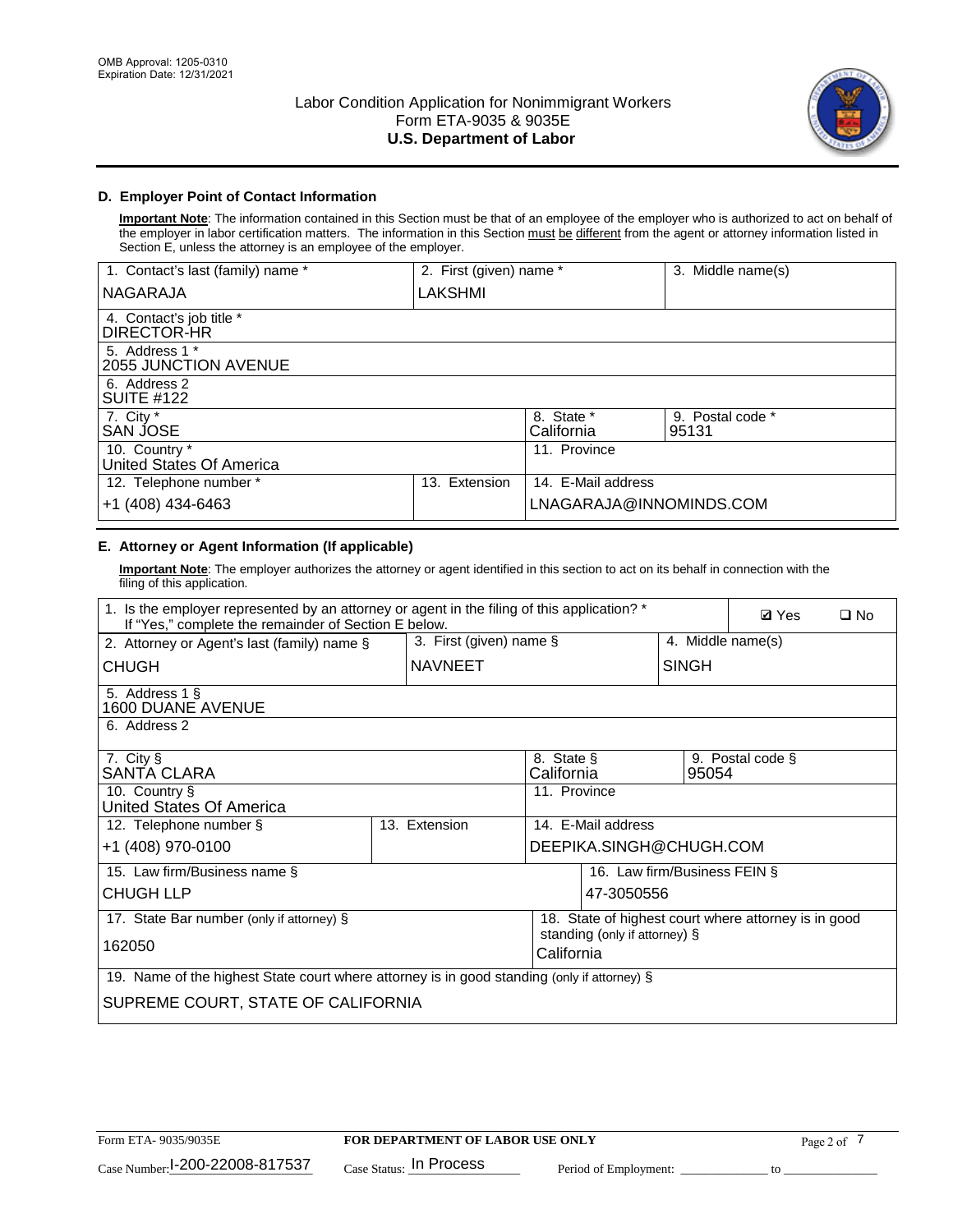

### **F. Employment and Wage Information**

**Important Note**: The employer must define the intended place(s) of employment with as much geographic specificity as possible. Each intended place(s) of employment listed below must be the worksite or physical location where the work will actually be performed and cannot be a P.O. Box. The employer must identify all intended places of employment, including those of short duration, on the LCA. 20 CFR 655.730(c)(5). If the employer is submitting this form non-electronically and the work is expected to be performed in more than one location, an attachment must be submitted in order to complete this section. An employer has the option to use either a single Form ETA-9035/9035E or multiple forms to disclose all intended places of employment. If the employer has more than ten (10) intended places of employment at the time of filing this application, the employer must file as many additional LCAs as are necessary to list all intended places of employment. See the form instructions for further information about identifying all intended places of employment.

### a.*Place of Employment Information* 1

|                                                                              | 1. Enter the estimated number of workers that will perform work at this place of employment under<br>the LCA.*                 |  |                                          |                          |            |             |  |
|------------------------------------------------------------------------------|--------------------------------------------------------------------------------------------------------------------------------|--|------------------------------------------|--------------------------|------------|-------------|--|
|                                                                              | 2. Indicate whether the worker(s) subject to this LCA will be placed with a secondary entity at this<br>place of employment. * |  |                                          |                          | $\Box$ Yes | <b>Z</b> No |  |
|                                                                              | 3. If "Yes" to question 2, provide the legal business name of the secondary entity. §                                          |  |                                          |                          |            |             |  |
|                                                                              | 4. Address 1 *<br>5531 WHISPER GLEN DR. (BENEFICIARY'S HOME LOCATION)                                                          |  |                                          |                          |            |             |  |
|                                                                              | 5. Address 2                                                                                                                   |  |                                          |                          |            |             |  |
|                                                                              | 6. City $*$<br>7. County *<br><b>ARLINGTON</b><br><b>Tarrant</b>                                                               |  |                                          |                          |            |             |  |
| 8. State/District/Territory *<br>9. Postal code *<br>76017<br>Texas          |                                                                                                                                |  |                                          |                          |            |             |  |
| 10. Wage Rate Paid to Nonimmigrant Workers *<br>10a. Per: (Choose only one)* |                                                                                                                                |  |                                          |                          |            |             |  |
|                                                                              | □ Hour □ Week □ Bi-Weekly □ Month ☑ Year<br>From * \$ 76856 00 To: \$ 90000 00                                                 |  |                                          |                          |            |             |  |
|                                                                              | 11. Prevailing Wage Rate *                                                                                                     |  | 11a. Per: (Choose only one)*             |                          |            |             |  |
|                                                                              | 76856 00<br>$\mathbf{\$}$                                                                                                      |  | □ Hour □ Week □ Bi-Weekly □ Month 回 Year |                          |            |             |  |
|                                                                              | Questions 12-14. Identify the source used for the prevailing wage (PW) (check and fully complete only one): *                  |  |                                          |                          |            |             |  |
| 12.<br>$\mathcal{L}_{\mathcal{A}}$                                           | A Prevailing Wage Determination (PWD) issued by the Department of Labor                                                        |  |                                          | a. PWD tracking number § |            |             |  |
| 13.<br>$\mathbf v$                                                           | A PW obtained independently from the Occupational Employment Statistics (OES) Program                                          |  |                                          |                          |            |             |  |
|                                                                              | a. Wage Level (check one): §                                                                                                   |  |                                          | b. Source Year §         |            |             |  |
|                                                                              | ☑ ॥<br>$\square$ $\square$<br>□⊥<br>$\Box$ IV<br>$\Box$ N/A                                                                    |  |                                          | 7/1/2021 - 6/30/2022     |            |             |  |
| 14.                                                                          | A PW obtained using another legitimate source (other than OES) or an independent authoritative source                          |  |                                          |                          |            |             |  |
|                                                                              | a. Source Type (check one): §<br>b. Source Year §<br>$\Box$ CBA<br>$\Box$ DBA<br>$\square$ SCA<br>$\Box$ Other/ PW Survey      |  |                                          |                          |            |             |  |
|                                                                              | c. If responded "Other/ PW Survey" in question 14.a, enter the name of the survey producer or publisher §                      |  |                                          |                          |            |             |  |
|                                                                              | d. If responded "Other/ PW Survey" in question 14.a, enter the title or name of the PW survey §                                |  |                                          |                          |            |             |  |
|                                                                              |                                                                                                                                |  |                                          |                          |            |             |  |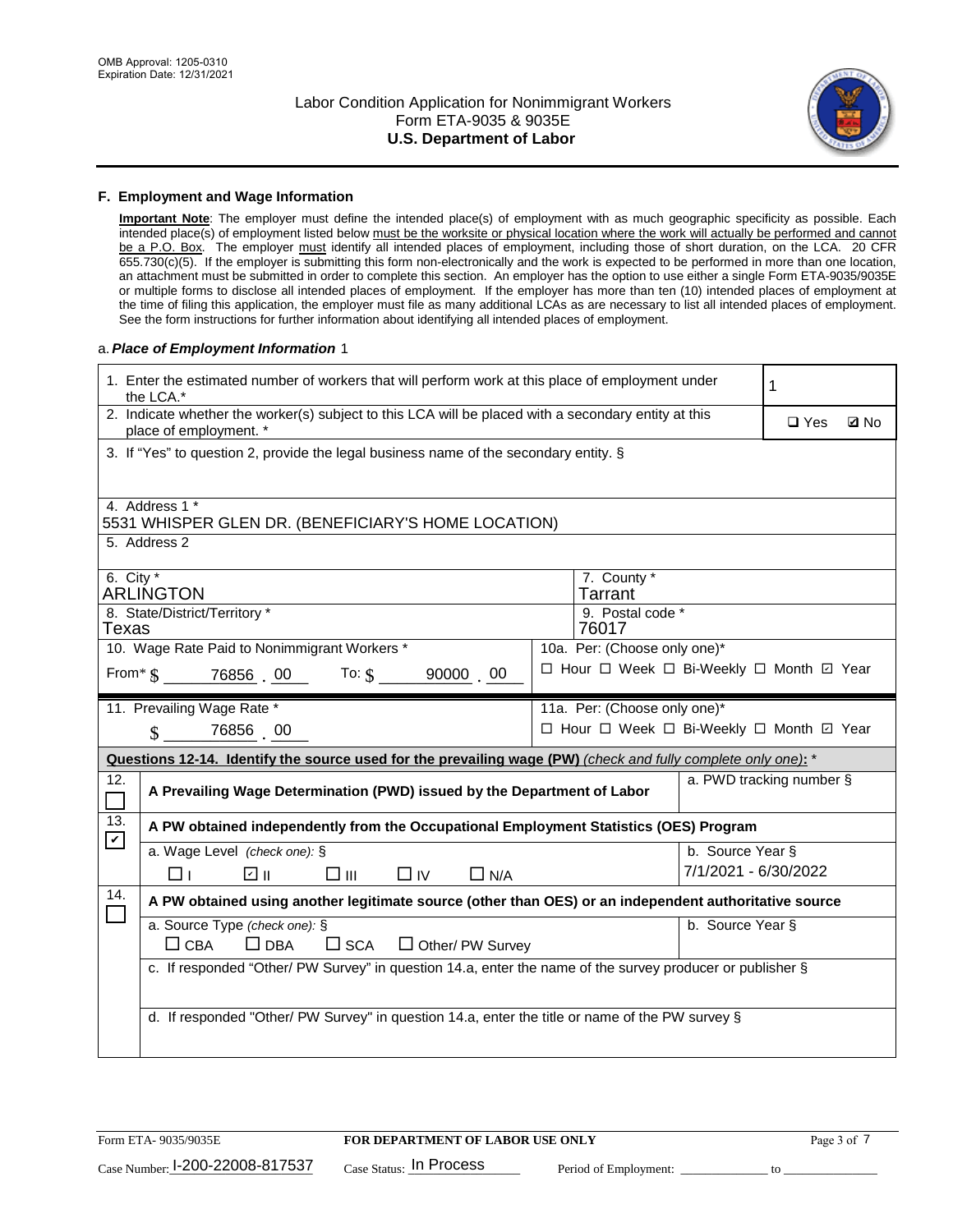

# **G. Employer Labor Condition Statements**

! *Important Note:* In order for your application to be processed, you MUST read Section G of the Form ETA-9035CP - General Instructions for the 9035 & 9035E under the heading "Employer Labor Condition Statements" and agree to all four (4) labor condition statements summarized below:

- (1) **Wages:** The employer shall pay nonimmigrant workers at least the prevailing wage or the employer's actual wage, whichever is higher, and pay for non-productive time. The employer shall offer nonimmigrant workers benefits and eligibility for benefits provided as compensation for services on the same basis as the employer offers to U.S. workers. The employer shall not make deductions to recoup a business expense(s) of the employer including attorney fees and other costs connected to the performance of H-1B, H-1B1, or E-3 program functions which are required to be performed by the employer. This includes expenses related to the preparation and filing of this LCA and related visa petition information. 20 CFR 655.731;
- (2) **Working Conditions:** The employer shall provide working conditions for nonimmigrants which will not adversely affect the working conditions of workers similarly employed. The employer's obligation regarding working conditions shall extend for the duration of the validity period of the certified LCA or the period during which the worker(s) working pursuant to this LCA is employed by the employer, whichever is longer. 20 CFR 655.732;
- (3) **Strike, Lockout, or Work Stoppage:** At the time of filing this LCA, the employer is not involved in a strike, lockout, or work stoppage in the course of a labor dispute in the occupational classification in the area(s) of intended employment. The employer will notify the Department of Labor within 3 days of the occurrence of a strike or lockout in the occupation, and in that event the LCA will not be used to support a petition filing with the U.S. Citizenship and Immigration Services (USCIS) until the DOL Employment and Training Administration (ETA) determines that the strike or lockout has ended. 20 CFR 655.733; and
- (4) **Notice:** Notice of the LCA filing was provided no more than 30 days before the filing of this LCA or will be provided on the day this LCA is filed to the bargaining representative in the occupation and area of intended employment, or if there is no bargaining representative, to workers in the occupation at the place(s) of employment either by electronic or physical posting. This notice was or will be posted for a total period of 10 days, except that if employees are provided individual direct notice by e-mail, notification need only be given once. A copy of the notice documentation will be maintained in the employer's public access file. A copy of this LCA will be provided to each nonimmigrant worker employed pursuant to the LCA. The employer shall, no later than the date the worker(s) report to work at the place(s) of employment, provide a signed copy of the certified LCA to the worker(s) working pursuant to this LCA. 20 CFR 655.734.

1. **I have read and agree to** Labor Condition Statements 1, 2, 3, and 4 above and as fully explained in Section G of the Form ETA-9035CP – General Instructions for the 9035 & 9035E and the Department's regulations at 20 CFR 655 Subpart H. \*

**Ø**Yes ロNo

## **H. Additional Employer Labor Condition Statements –H-1B Employers ONLY**

!**Important Note***:* In order for your H-1B application to be processed, you MUST read Section H – Subsection 1 of the Form ETA 9035CP – General Instructions for the 9035 & 9035E under the heading "Additional Employer Labor Condition Statements" and answer the questions below.

#### *a. Subsection 1*

| 1. At the time of filing this LCA, is the employer H-1B dependent? §                                                                                                                                                                                            | ⊡ Yes      | □ No       |              |  |
|-----------------------------------------------------------------------------------------------------------------------------------------------------------------------------------------------------------------------------------------------------------------|------------|------------|--------------|--|
| 2. At the time of filing this LCA, is the employer a willful violator? $\S$                                                                                                                                                                                     |            | $\Box$ Yes | ⊡ No         |  |
| 3. If "Yes" is marked in questions H.1 and/or H.2, you must answer "Yes" or "No" regarding<br>whether the employer will use this application ONLY to support H-1B petitions or extensions of<br>status for exempt H-1B nonimmigrant workers? §                  |            |            | $\Box$ No    |  |
| 4. If "Yes" is marked in question H.3, identify the statutory basis for the<br>■ \$60,000 or higher annual wage<br>exemption of the H-1B nonimmigrant workers associated with this<br>□ Master's Degree or higher in related specialty<br>$\Box$ Both<br>LCA. § |            |            |              |  |
| H-1B Dependent or Willful Violator Employers -Master's Degree or Higher Exemptions ONLY                                                                                                                                                                         |            |            |              |  |
| 5. Indicate whether a completed Appendix A is attached to this LCA covering any H-1B<br>nonimmigrant worker for whom the statutory exemption will be based <b>ONLY</b> on attainment of a<br>Master's Degree or higher in related specialty. §                  | $\Box$ Yes | ⊡ No       | <b>Q</b> N/A |  |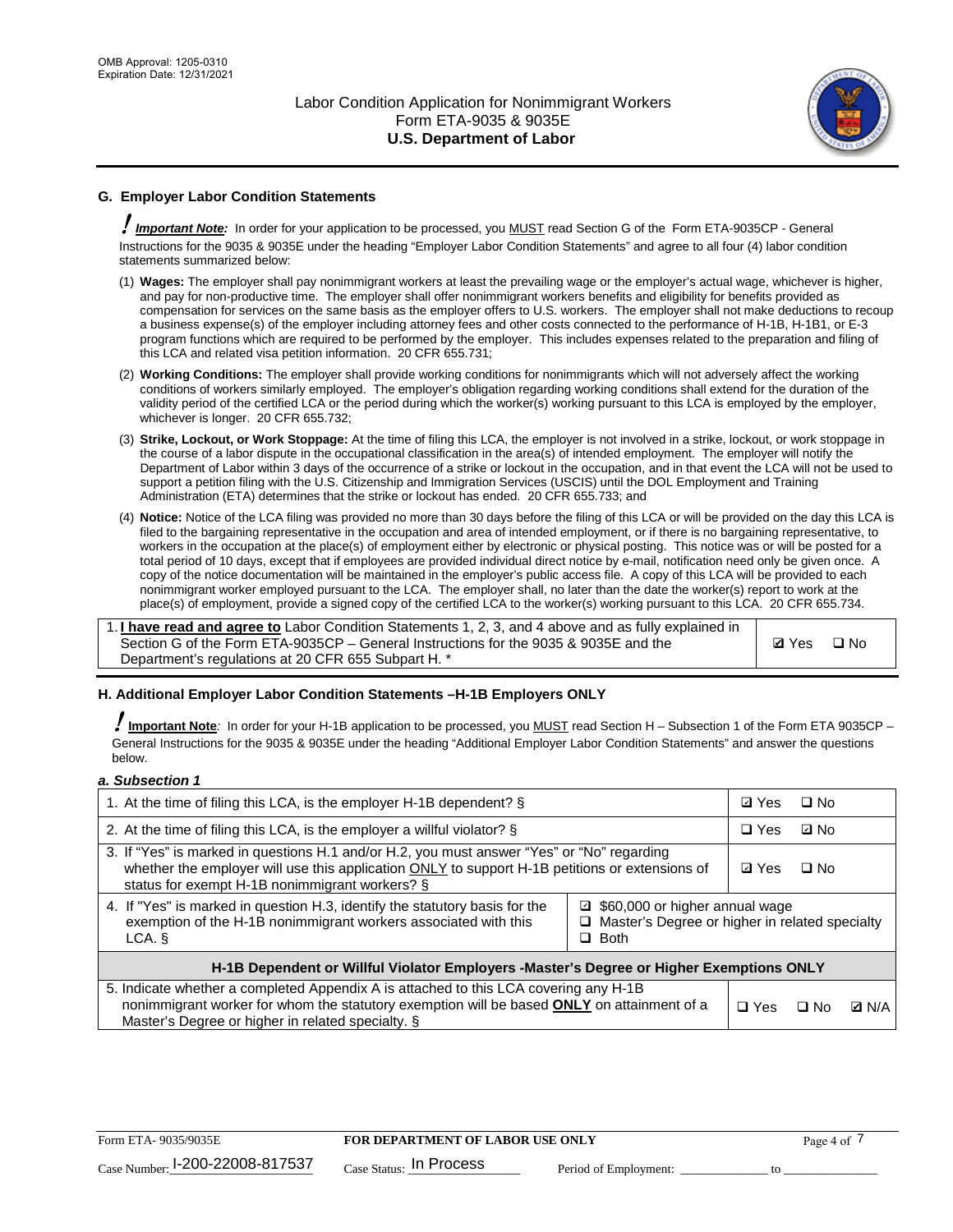

**If you marked "Yes" to questions H.a.1 (H-1B dependent) and/or H.a.2 (H-1B willful violator) and "No" to question H.a.3 (exempt H-1B nonimmigrant workers), you MUST read Section H – Subsection 2 of the Form ETA 9035CP – General Instructions for the 9035 & 9035E under the heading "Additional Employer Labor Condition Statements" and indicate your agreement to all three (3) additional statements summarized below.**

### *b. Subsection 2*

- A. **Displacement:** An H-1B dependent or willful violator employer is prohibited from displacing a U.S. worker in its own workforce within the period beginning 90 days before and ending 90 days after the date of filing of the visa petition. 20 CFR 655.738(c);
- B. **Secondary Displacement:** An H-1B dependent or willful violator employer is prohibited from placing an H-1B nonimmigrant worker(s) with another/secondary employer where there are indicia of an employment relationship between the nonimmigrant worker(s) and that other/secondary employer (thus possibly affecting the jobs of U.S. workers employed by that other employer), unless and until the employer subject to this LCA makes the inquiries and/or receives the information set forth in 20 CFR 655.738(d)(5) concerning that other/secondary employer's displacement of similarly employed U.S. workers in its workforce within the period beginning 90 days before and ending 90 days after the date of such placement. 20 CFR 655.738(d). Even if the required inquiry of the secondary employer is made, the H-1B dependent or willful violator employer will be subject to a finding of a violation of the secondary displacement prohibition if the secondary employer, in fact, displaces any U.S. worker(s) during the applicable time period; and
- C. **Recruitment and Hiring:** Prior to filing this LCA or any petition or request for extension of status for nonimmigrant worker(s) supported by this LCA, the H-1B dependent or willful violator employer must take good faith steps to recruit U.S. workers for the job(s) using procedures that meet industry-wide standards and offer compensation that is at least as great as the required wage to be paid to the nonimmigrant worker(s) pursuant to 20 CFR 655.731(a). The employer must offer the job(s) to any U.S. worker who applies and is equally or better qualified for the job than the nonimmigrant worker. 20 CFR 655.739.

| 6. I have read and agree to Additional Employer Labor Condition Statements A, B, and C above and |       |           |
|--------------------------------------------------------------------------------------------------|-------|-----------|
| as fully explained in Section H – Subsections 1 and 2 of the Form ETA 9035CP – General           | □ Yes | $\Box$ No |
| Instructions for the 9035 & 9035E and the Department's regulations at 20 CFR 655 Subpart H. §    |       |           |

## **I. Public Disclosure Information**

! **Important Note***:* You must select one or both of the options listed in this Section.

|  | 1. Public disclosure information in the United States will be kept at: * |  |  |  |
|--|--------------------------------------------------------------------------|--|--|--|
|  |                                                                          |  |  |  |

**sqrt** Employer's principal place of business □ Place of employment

## **J. Notice of Obligations**

A. Upon receipt of the certified LCA, the employer must take the following actions:

- o Print and sign a hard copy of the LCA if filing electronically (20 CFR 655.730(c)(3));<br>
Maintain the original signed and certified LCA in the employer's files (20 CFR 655.7
- Maintain the original signed and certified LCA in the employer's files (20 CFR 655.705(c)(2); 20 CFR 655.730(c)(3); and 20 CFR 655.760); and
- o Make a copy of the LCA, as well as necessary supporting documentation required by the Department of Labor regulations, available for public examination in a public access file at the employer's principal place of business in the U.S. or at the place of employment within one working day after the date on which the LCA is filed with the Department of Labor (20 CFR 655.705(c)(2) and 20 CFR 655.760).
- B. The employer must develop sufficient documentation to meet its burden of proof with respect to the validity of the statements made in its LCA and the accuracy of information provided, in the event that such statement or information is challenged (20 CFR 655.705(c)(5) and 20 CFR 655.700(d)(4)(iv)).
- C. The employer must make this LCA, supporting documentation, and other records available to officials of the Department of Labor upon request during any investigation under the Immigration and Nationality Act (20 CFR 655.760 and 20 CFR Subpart I).

*I declare under penalty of perjury that I have read and reviewed this application and that to the best of my knowledge, the*  information contained therein is true and accurate. I understand that to knowingly furnish materially false information in the *preparation of this form and any supplement thereto or to aid, abet, or counsel another to do so is a federal offense punishable by fines, imprisonment, or both (18 U.S.C. 2, 1001,1546,1621).*

| 1. Last (family) name of hiring or designated official *   2. First (given) name of hiring or designated official *   3. Middle initial §<br> NAGARAJA | <b>LAKSHMI</b>   |  |
|--------------------------------------------------------------------------------------------------------------------------------------------------------|------------------|--|
| 4. Hiring or designated official title *<br>I DIRECTOR - HR                                                                                            |                  |  |
| 5. Signature *                                                                                                                                         | 6. Date signed * |  |

| Form ETA- 9035/9035E            | <b>FOR DEPARTMENT OF LABOR USE ONLY</b> |                       |  |
|---------------------------------|-----------------------------------------|-----------------------|--|
| Case Number: 1-200-22008-817537 | $_{\text{Case Status:}}$ In Process     | Period of Employment: |  |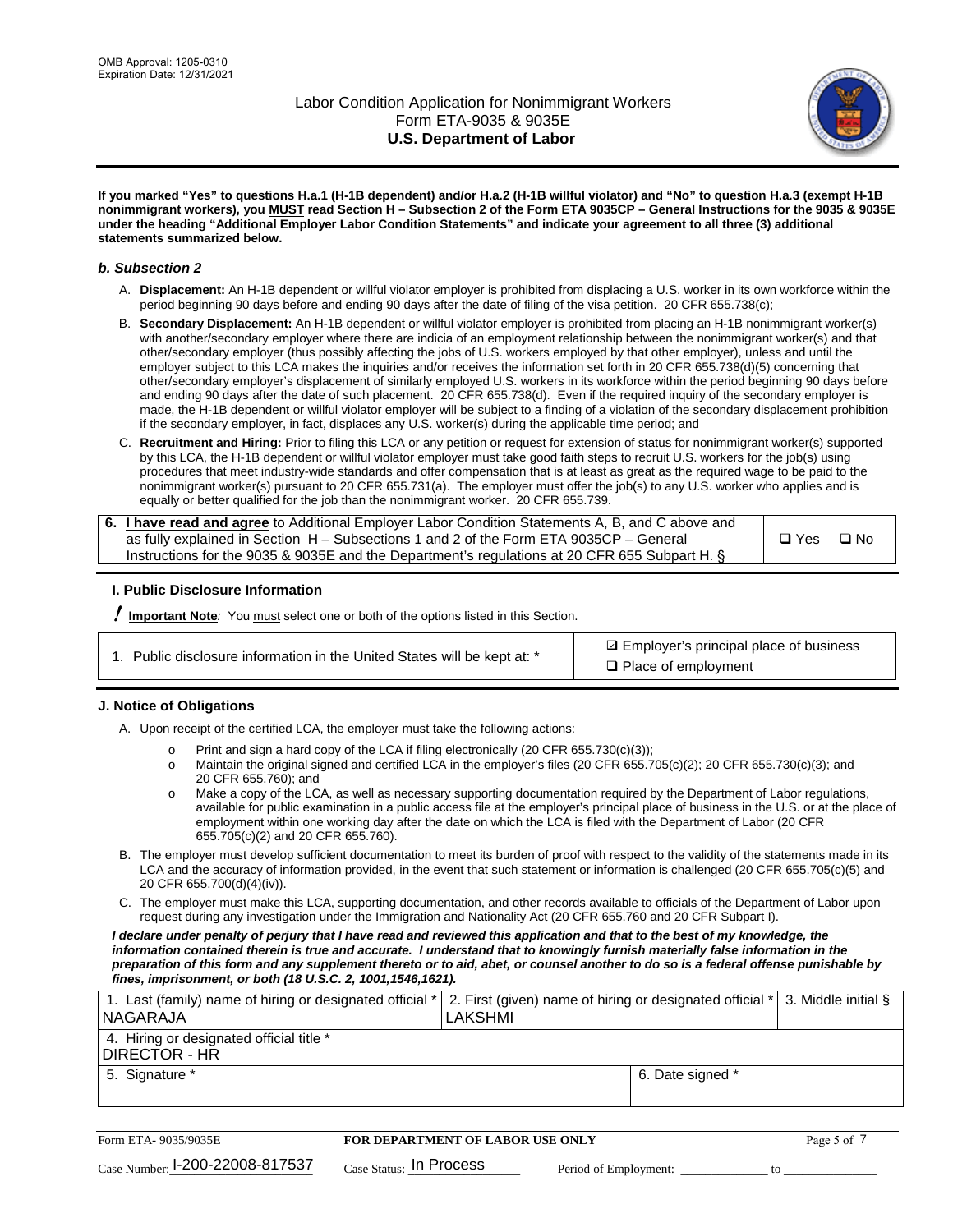

## **K. LCA Preparer**

**Important Note**: Complete this section if the preparer of this LCA is a person other than the one identified in either Section D (employer point of contact) or E (attorney or agent) of this application.

| 1. Last (family) name $\S$                                                                                                    | 2. First (given) name § |                                  | 3. Middle initial |
|-------------------------------------------------------------------------------------------------------------------------------|-------------------------|----------------------------------|-------------------|
| <b>SHEIKH</b>                                                                                                                 | <b>MISBA</b>            |                                  |                   |
| 4. Firm/Business name §                                                                                                       |                         |                                  |                   |
| <b>CHUGH LLP</b>                                                                                                              |                         |                                  |                   |
| 5. E-Mail address §<br>DEEPIKA.SINGH@CHUGH.COM                                                                                |                         |                                  |                   |
| L. U.S. Government Agency Use (ONLY)                                                                                          |                         |                                  |                   |
| By virtue of the signature below, the Department of Labor hereby acknowledges the following:                                  |                         |                                  |                   |
| This certification is valid from This certification is valid from                                                             |                         |                                  |                   |
| Department of Labor, Office of Foreign Labor Certification                                                                    |                         | Certification Date (date signed) |                   |
| I-200-22008-817537                                                                                                            |                         | In Process                       |                   |
| Case number                                                                                                                   |                         | Case Status                      |                   |
| The December of the basic contributions of the common traditional contribution of a contribution of $\epsilon$ and $\epsilon$ |                         |                                  |                   |

*The Department of Labor is not the guarantor of the accuracy, truthfulness, or adequacy of a certified LCA.*

## **M. Signature Notification and Complaints**

The signatures and dates signed on this form will not be filled out when electronically submitting to the Department of Labor for processing, but **MUST** be complete when submitting non-electronically. If the application is submitted electronically, any resulting certification **MUST** be signed *immediately upon receipt* from DOL before it can be submitted to USCIS for final processing.

Complaints alleging misrepresentation of material facts in the LCA and/or failure to comply with the terms of the LCA may be filed using the WH-4 Form with any office of the Wage and Hour Division, U.S. Department of Labor. A listing of the Wage and Hour Division offices can be obtained at www.dol.gov/whd. Complaints alleging failure to offer employment to an equally or better qualified U.S. worker, or an employer's misrepresentation regarding such offer(s) of employment, may be filed with the U.S. Department of Justice, Civil Rights Division, Immigrant and Employee Rights Section, 950 Pennsylvania Avenue, NW, # IER, NYA 9000, Washington, DC, 20530, and additional information can be obtained at www.justice.gov. Please note that complaints should be filed with the Civil Rights Division, Immigrant and Employee Rights Section at the Department of Justice only if the violation is by an employer who is H-1B dependent or a willful violator as defined in 20 CFR 655.710(b) and 655.734(a)(1)(ii).

## **N. OMB Paperwork Reduction Act** *(1205-0310)*

These reporting instructions have been approved under the Paperwork Reduction Act of 1995. Persons are not required to respond to this collection of information unless it displays a currently valid OMB control number. Your response is required to receive the benefit of consideration of your application. (Immigration and Nationality Act, Section 212(n) and (t) and 214(c)). Public reporting burden for this collection of information, which is to assist with program management and to meet Congressional and statutory requirements, is estimated to average 75 minutes per response, including the time to review instructions, search existing data sources, gather and maintain the data needed, and complete and review the collection of information.

Send comments regarding this burden estimate or any other aspect of this collection of information, including suggestions for reducing this burden, to the U.S. Department of Labor, Employment and Training Administration, Office of Foreign Labor Certification, 200 Constitution Ave., NW, Box PPII 12-200, Washington, DC, 20210. (Paperwork Reduction Project OMB 1205-0310.) **Do NOT send the completed application to this address.**

| Form ETA-9035/9035E             | <b>FOR DEPARTMENT OF LABOR USE ONLY</b> |                       | Page 6 of |
|---------------------------------|-----------------------------------------|-----------------------|-----------|
| Case Number: 1-200-22008-817537 | $_{Case\; Status:}$ In Process          | Period of Employment: |           |